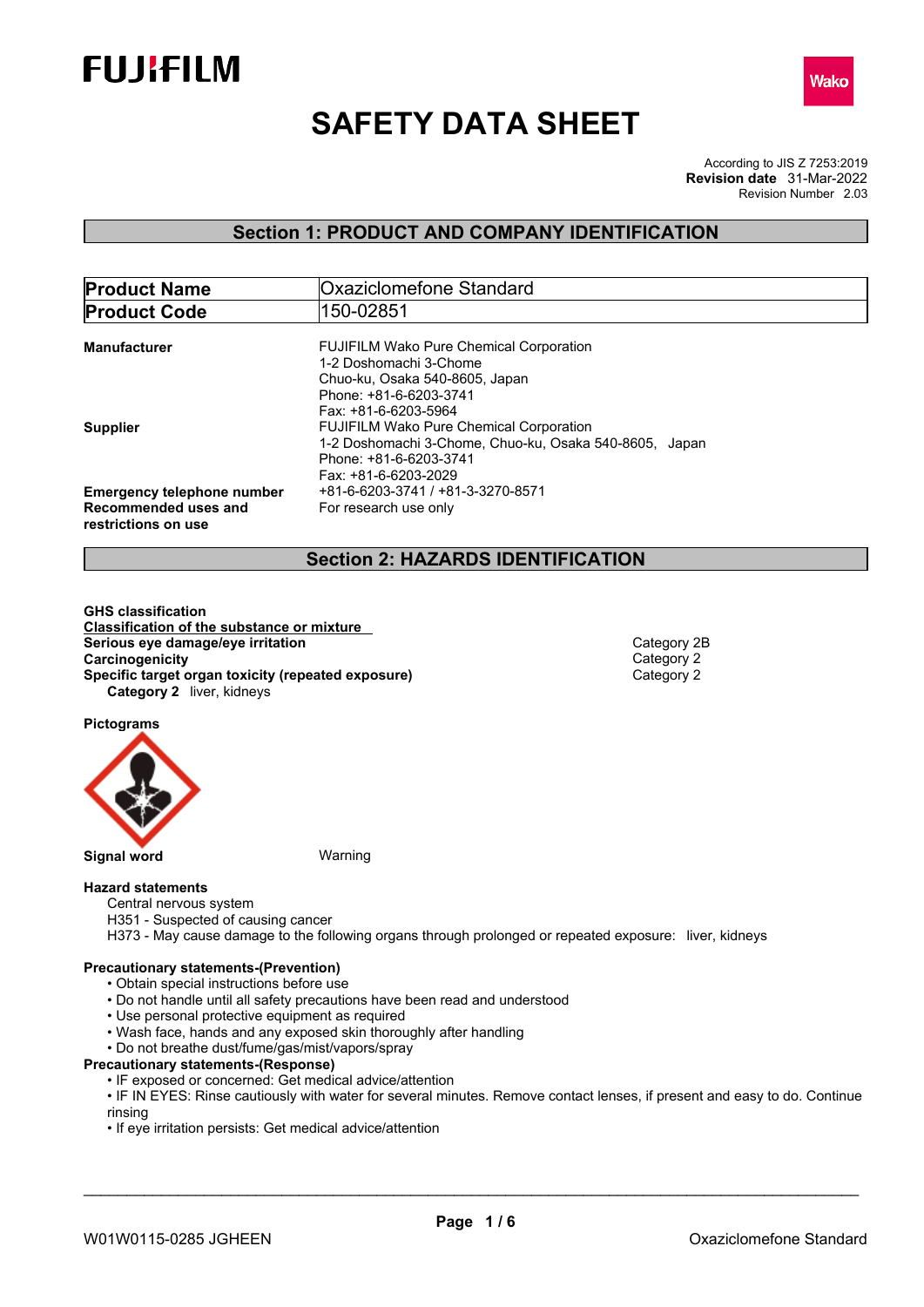## **Precautionary statements-(Storage)**

• Store locked up

**Precautionary statements-(Disposal)**

• Dispose of contents/container to an approved waste disposal plant

#### **Others**

**Other hazards** Not available

## **Section 3: COMPOSITION/INFORMATION ON INGREDIENTS**

**Single Substance or Mixture** Substance

#### **Formula** C20H19Cl2NO2

| <b>Chemical Name</b> | Weight-%                                                     | Molecular weight | <b>ENCS</b> | <b>ISHL No.</b>   | <b>CAS RN</b>    |
|----------------------|--------------------------------------------------------------|------------------|-------------|-------------------|------------------|
| Oxaziclomefone       | 98.0                                                         | 376.28           | N/A         | $-1478$<br>$\sim$ | 153197<br>$14-9$ |
| Note on ISHL No.:    | ın<br>; announced chemical substances.<br>the<br>table means |                  |             |                   |                  |

**Impurities and/or Additives:** Not applicable

## **Section 4: FIRST AID MEASURES**

#### **Inhalation**

Remove to fresh air. If symptoms persist, call a physician.

### **Skin contact**

Wash off immediately with soap and plenty of water. If symptoms persist, call a physician.

#### **Eye contact**

IF IN EYES: Rinse cautiously with water for several minutes. Remove contact lenses, if present and easy to do. Continue rinsing. Immediate medical attention is required.

#### **Ingestion**

Rinse mouth. Never give anything by mouth to an unconscious person. Call a physician or poison control center immediately. Do not induce vomiting without medical advice.

#### **Protection of first-aiders**

Use personal protective equipment as required.

## **Section 5: FIRE FIGHTING MEASURES**

#### **Suitable extinguishing media**

Water spray (fog), Carbon dioxide (CO2), Foam, Extinguishing powder, Sand

**Unsuitable extinguishing media**

No information available

#### **Specific hazards arising from the chemical product**

Thermal decomposition can lead to release of irritating and toxic gases and vapors.

**Special extinguishing method**

#### No information available

#### **Special protective actions for**

**fire-fighters**

Use personal protective equipment as required.Firefighters should wear self-contained breathing apparatus and full firefighting turnout gear.

## **Section 6: ACCIDENTAL RELEASE MEASURES**

#### **Personal precautions, protective equipment and emergency procedures**

For indoor, provide adequate ventilation process until the end of working. Deny unnecessary entry other than the people involved by, for example, using a rope. While working, wear appropriate protective equipments to avoid adhering it on skin, or inhaling the gas. Work from windward, and retract the people downwind.

#### **Environmental precautions**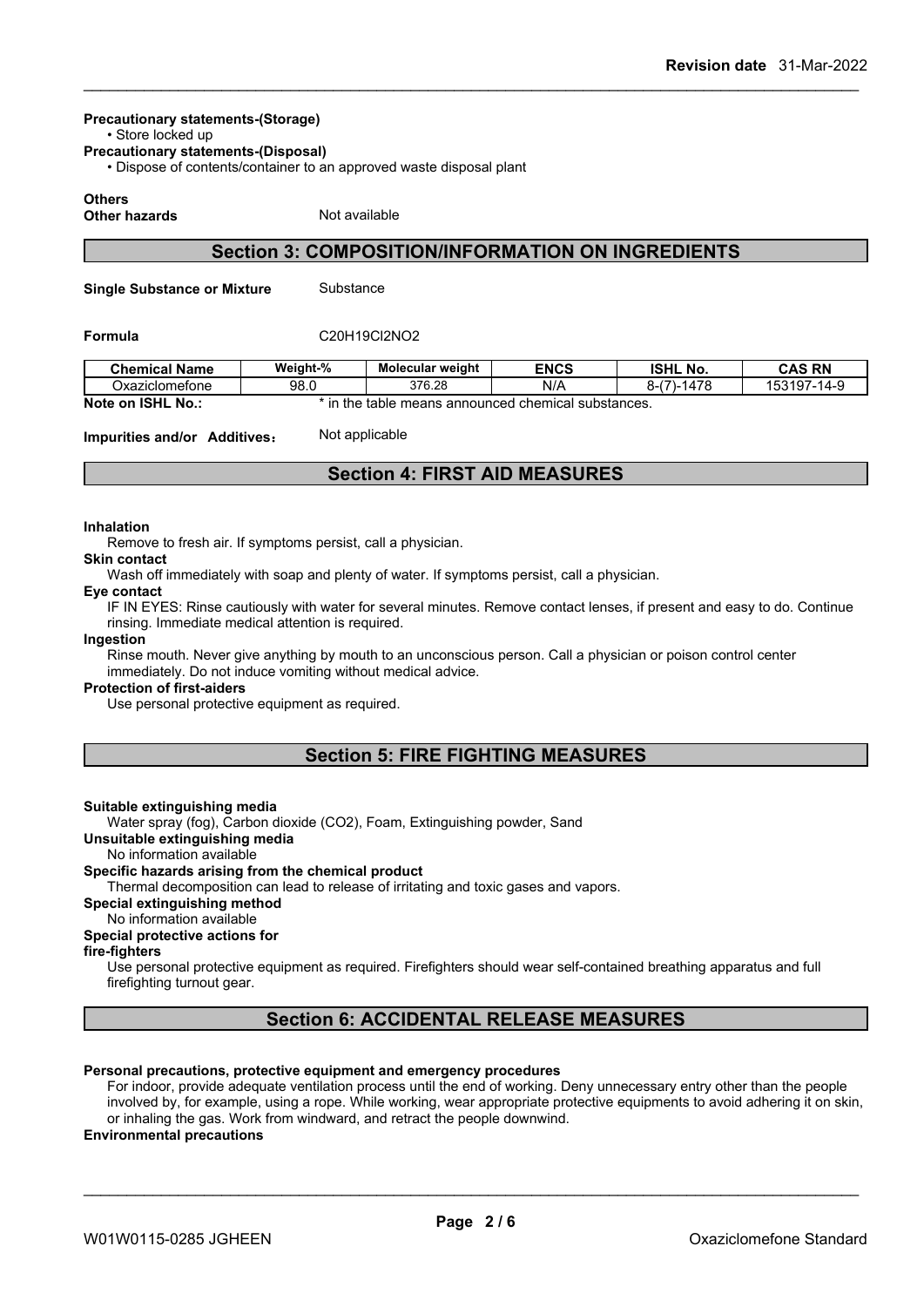To be careful not discharged to the environment without being properly handled waste water contaminated. **Methods and materials for contaminent and methods and materials for cleaning up**

Sweep up and gather scattered particles, and collect it in an empty airtight container.

#### **Recoverly, neutralization**

#### No information available

#### **Secondary disaster prevention measures**

Clean contaminated objects and areas thoroughly observing environmental regulations.

## **Section 7: HANDLING AND STORAGE**

#### **Handling**

#### **Technical measures**

Avoid contact with strong oxidizing agents. Use with local exhaust ventilation.

#### **Precautions**

Do not rough handling containers, such as upsetting, falling, giving a shock, and dragging Prevent leakage, overflow, and scattering. Not to generate steam and dust in vain. Seal the container after use. After handling, wash hands and face, and then gargle In places other than those specified, should not be smoking or eating and drinking Should not be brought contaminated protective equipment and gloves to rest stops Deny unnecessary entry of non-emergency personnel to the handling area

#### **Safety handling precautions**

Use personal protective equipment as required.Avoid contact with skin, eyes or clothing.

#### **Storage**

| Safe storage conditions   |            |
|---------------------------|------------|
| <b>Storage conditions</b> | Keep conta |
|                           |            |

## Keep container protect from light tightly closed. Store in a cool (2-10 °C) place. Packed with an inert gas.

#### **Safe packaging material** Glass **Incompatible substances** Strong oxidizing agents

## **Section 8: EXPOSURE CONTROLS/PERSONAL PROTECTION**

#### **Engineering controls**

In case of indoor workplace, seal the source or use a local exhaust system. Provide the safety shower facility, and handand eye-wash facility. And display their position clearly.

**Exposure limits** This product, as supplied, does not contain any hazardous materials with occupational exposure limits established by the region specific regulatory bodies.

#### **Personal protective equipment**

**Respiratory protection** Dust mask **Hand protection** Protection gloves **Eye protection** protective eyeglasses or chemical safety goggles **Skin and body protection** Long-sleeved work clothes

#### **General hygiene considerations**

Handle in accordance with good industrial hygiene and safety practice.

## **Section 9: PHYSICAL AND CHEMICAL PROPERTIES**

#### **Form**

**Color** white the color of the color white the color of the color of the color of the color of the color of the color **Appearance** crystalline powder - powder - powder - powder - powder - powder - powder - powder - powder - powder **Odor Odor** no data available **no data available no data available no data available no data available no data available no data available no data available no data available no data available no data a Melting point/freezing point noint** 147-151 °C<br> **Boiling point, initial boiling point and boiling range** and data available **Boiling** point, initial boiling point and boiling range **Flammability** no data available **Evaporation rate:** no data available **Flammability** (solid, gas): **Upper/lower flammability or explosive limits Upper**: **no data available**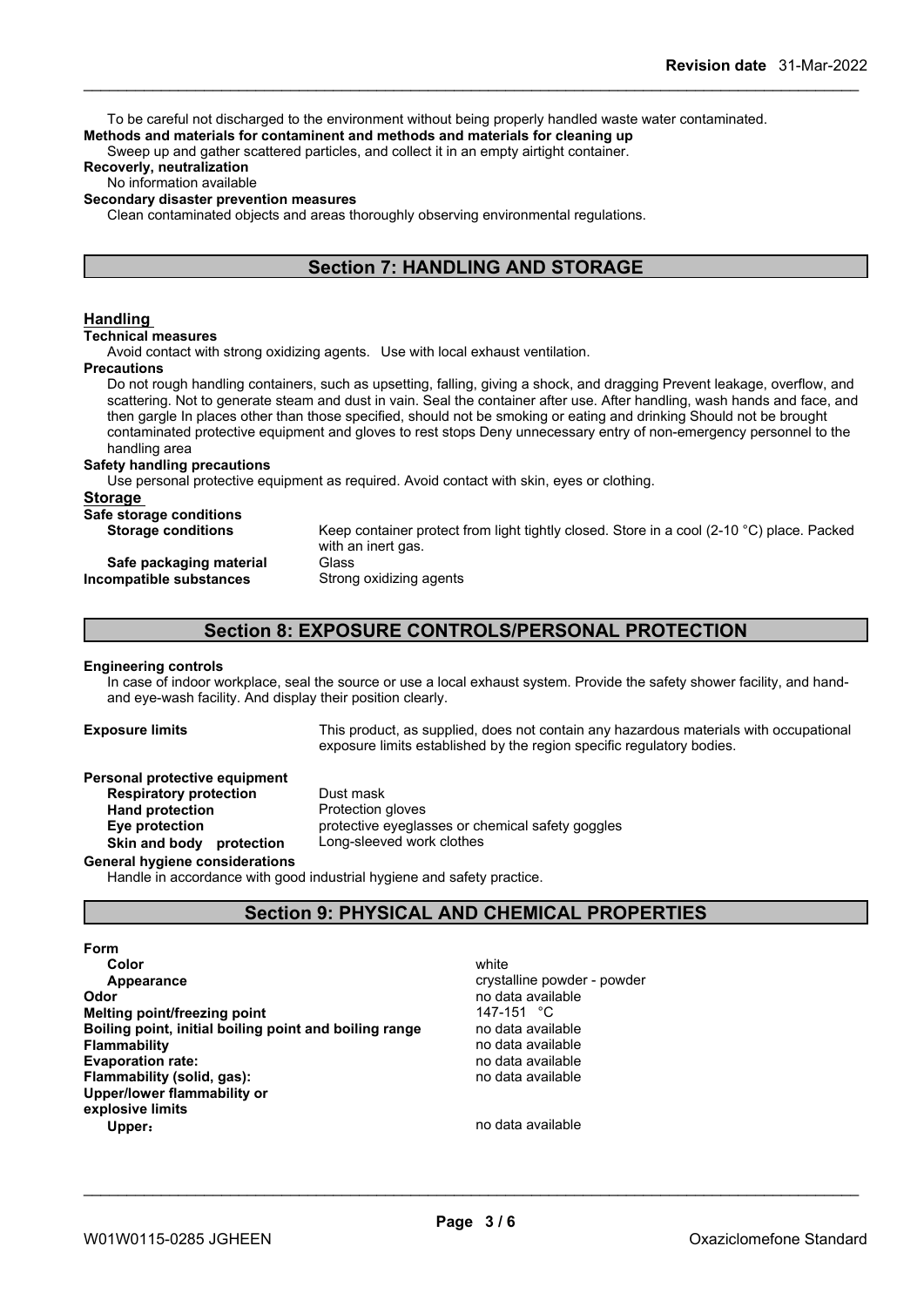**Lower: Contract available** to the contract of the contract of the contract of the contract of the contract of the contract of the contract of the contract of the contract of the contract of the contract of the contract **Flash point** no data available **Auto-ignition temperature:** no data available **Decomposition temperature: pH** no data available<br>Viscosity (coefficient of viscosity) **physics** and a available **Viscosity (coefficient of viscosity)** no data available<br> **Dynamic viscosity no data available Dynamic** viscosity

**n-Octanol/water partition coefficient:(log Pow)** 5.15 **Vapour pressure** no data available<br> **Specific Gravity / Relative density** 1.3277g/ml (20°C) **Specific Gravity / Relative density** 1.3277g/ml (20°C **Vapour density Vapour density**<br> **Particle characteristics**<br> **Particle characteristics**<br> **Particle characteristics Particle characteristics** 

**Solubilities** Ethanol and acetone : soluble . water : practically insoluble,or insoluble.<br>5.15

## **Section 10: STABILITY AND REACTIVITY**

#### **Stability**

**Reactivity** no data available<br> **Chemical stability** May be altered by May be altered by light. **Hazardous reactions** None under normal processing **Conditions to avoid** Extremes of temperature and direct sunlight **Incompatible materials** Strong oxidizing agents **Hazardous decomposition products** Carbon monooxide (CO), Carbon dioxide (CO2), Nitrogen oxides (NOx), Halides

## **Section 11: TOXICOLOGICAL INFORMATION**

#### **Acute toxicity**

| <b>Chemical Name</b> |                      | Oral LD50                    | <b>Dermal LD50</b>                                             | <b>Inhalation LC50</b>   |
|----------------------|----------------------|------------------------------|----------------------------------------------------------------|--------------------------|
| Oxaziclomefone       |                      | $>$ 5000 mg/kg (rat)         | > 2000 mg/kg (rat)                                             | > 5.54 mg/L (rat) 4h     |
|                      |                      |                              |                                                                |                          |
|                      | <b>Chemical Name</b> | Acute toxicity -oral- source | Acute toxicity -dermal- source Acute toxicity -inhalation gas- |                          |
|                      |                      | information                  | information                                                    | source information       |
|                      | Oxaziclomefone       | Based on the NITE GHS        | Based on the NITE GHS                                          | Based on the NITE GHS    |
|                      |                      | Iclassification results.     | classification results.                                        | Iclassification results. |

| <b>Chemical Name</b> | <b>Acute toxicity -inhalation</b><br>vapor-source information | <b>Acute toxicity -inhalation dust-Acute toxicity -inhalation mist-</b><br>source information | source information |
|----------------------|---------------------------------------------------------------|-----------------------------------------------------------------------------------------------|--------------------|
| Oxaziclomefone       | Based on the NITE GHS                                         | Based on the NITE GHS                                                                         |                    |
|                      | Iclassification results.                                      | Iclassification results.                                                                      |                    |

#### **Skin irritation/corrosion**

| <b>Chemical Name</b>                     | Skin corrosion/irritation source information         |
|------------------------------------------|------------------------------------------------------|
| Oxaziclomefone                           | Based on the NITE GHS classification results.        |
| Serious eye damage/ irritation           |                                                      |
| <b>Chemical Name</b>                     | Serious eye damage/irritation source information     |
| Oxaziclomefone                           | Based on the NITE GHS classification results.        |
| <b>Respiratory or skin sensitization</b> |                                                      |
| <b>Chemical Name</b>                     | Respiratory or Skin sensitization source information |
| Oxaziclomefone                           | Based on the NITE GHS classification results.        |
| <b>Reproductive cell mutagenicity</b>    |                                                      |
| <b>Chemical Name</b>                     | germ cell mutagencity source information             |
| Oxaziclomefone                           | Based on the NITE GHS classification results.        |
| Carcinogenicity                          |                                                      |
| <b>Chemical Name</b>                     | <b>Carcinogenicity source information</b>            |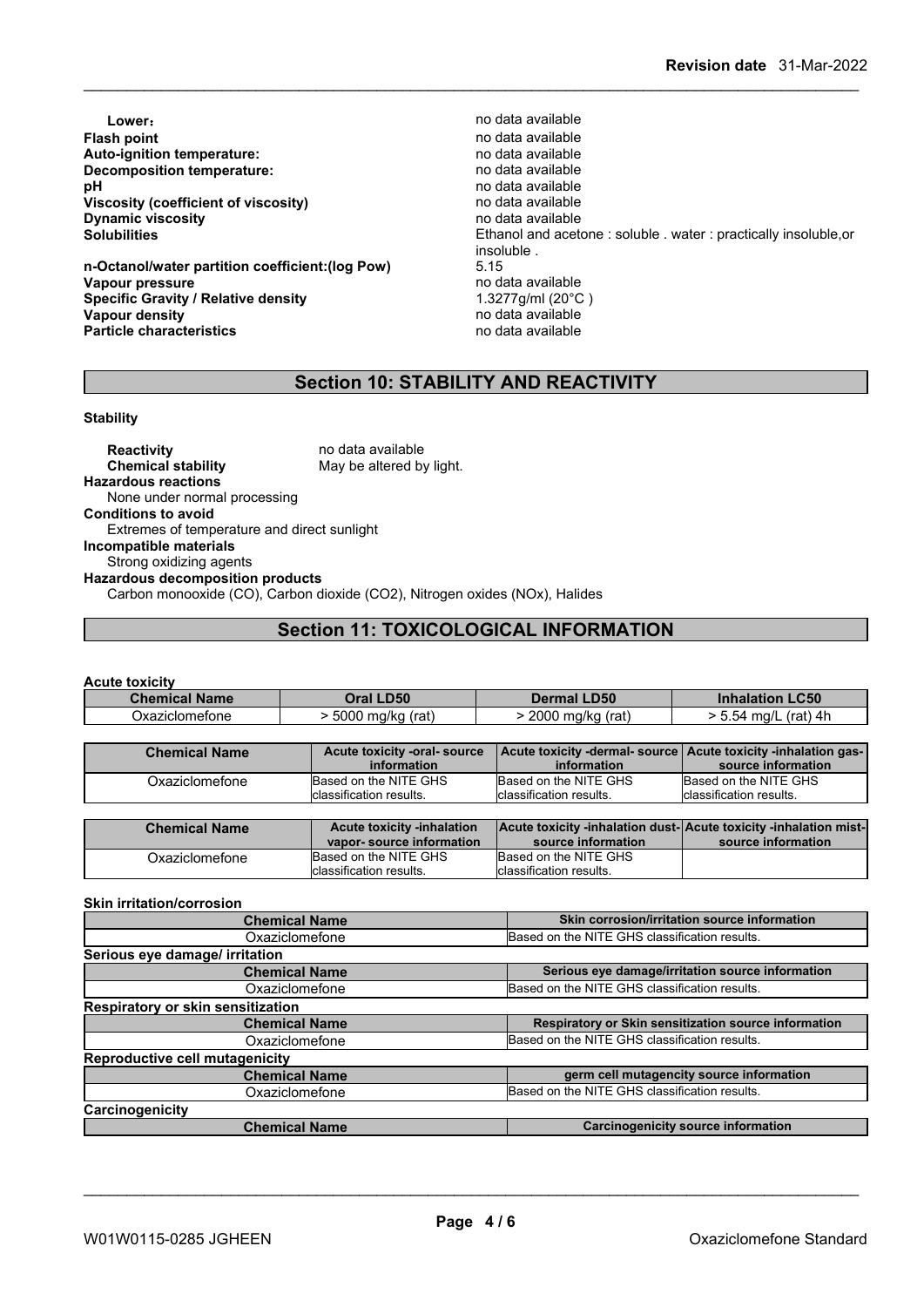| $\sim$ We $\sim$<br>.<br><b>JYAZICIOHIEIOHE</b> | זו ה<br>classification د.<br>results.<br><b>IBased</b><br>the<br>or<br>: NI<br>ت ⊟ ⊏. |
|-------------------------------------------------|---------------------------------------------------------------------------------------|

| <b>Reproductive toxicity</b>  |                                               |
|-------------------------------|-----------------------------------------------|
| <b>Chemical Name</b>          | Reproductive toxicity source information      |
| Oxaziclomefone                | Based on the NITE GHS classification results. |
| <b>STOT-single exposure</b>   |                                               |
| <b>Chemical Name</b>          | STOT -single exposure- source information     |
| Oxaziclomefone                | Based on the NITE GHS classification results. |
| <b>STOT-repeated exposure</b> |                                               |
| <b>Chemical Name</b>          | STOT -repeated exposure- source information   |
| Oxaziclomefone                | Based on the NITE GHS classification results. |
| <b>Aspiration hazard</b>      |                                               |
| <b>Chemical Name</b>          | <b>Aspiration Hazard source information</b>   |
| Oxaziclomefone                | Based on the NITE GHS classification results. |
|                               |                                               |

## **Section 12: ECOLOGICAL INFORMATION**

| <b>Ecotoxicity</b>                                                                                                        | No information available                                                                                     |
|---------------------------------------------------------------------------------------------------------------------------|--------------------------------------------------------------------------------------------------------------|
| Other data                                                                                                                | no data available                                                                                            |
| Persistence and degradability<br><b>Bioaccumulative potential</b><br><b>Mobility in soil</b><br>Hazard to the ozone layer | No information available<br>No information available<br>No information available<br>No information available |

## **Section 13: DISPOSAL CONSIDERATIONS**

#### **Waste from residues**

Disposal should be in accordance with applicable regional, national and local laws and regulations. **Contaminated container and contaminated packaging**

Disposal should be in accordance with applicable regional, national and local laws and regulations.

## **Section 14: TRANSPORT INFORMATION**

| <b>ADR/RID</b><br><b>UN number</b><br>Proper shipping name:<br><b>UN classfication</b><br><b>Subsidiary hazard class</b><br>Packing group       | Not regulated  |
|-------------------------------------------------------------------------------------------------------------------------------------------------|----------------|
| <b>Marine pollutant</b>                                                                                                                         | Not applicable |
| <b>IMDG</b><br>UN number<br>Proper shipping name:<br>UN classfication<br><b>Subsidiary hazard class</b><br>Packing group                        | Not regulated  |
| <b>Marine pollutant (Sea)</b><br>Transport in bulk according to No information available<br>Annex II of MARPOL 73/78 and<br>the <b>IBC</b> Code | Not applicable |
| <b>IATA</b><br><b>UN number</b><br>Proper shipping name:<br><b>UN classfication</b><br><b>Subsidiary hazard class</b>                           | Not regulated  |